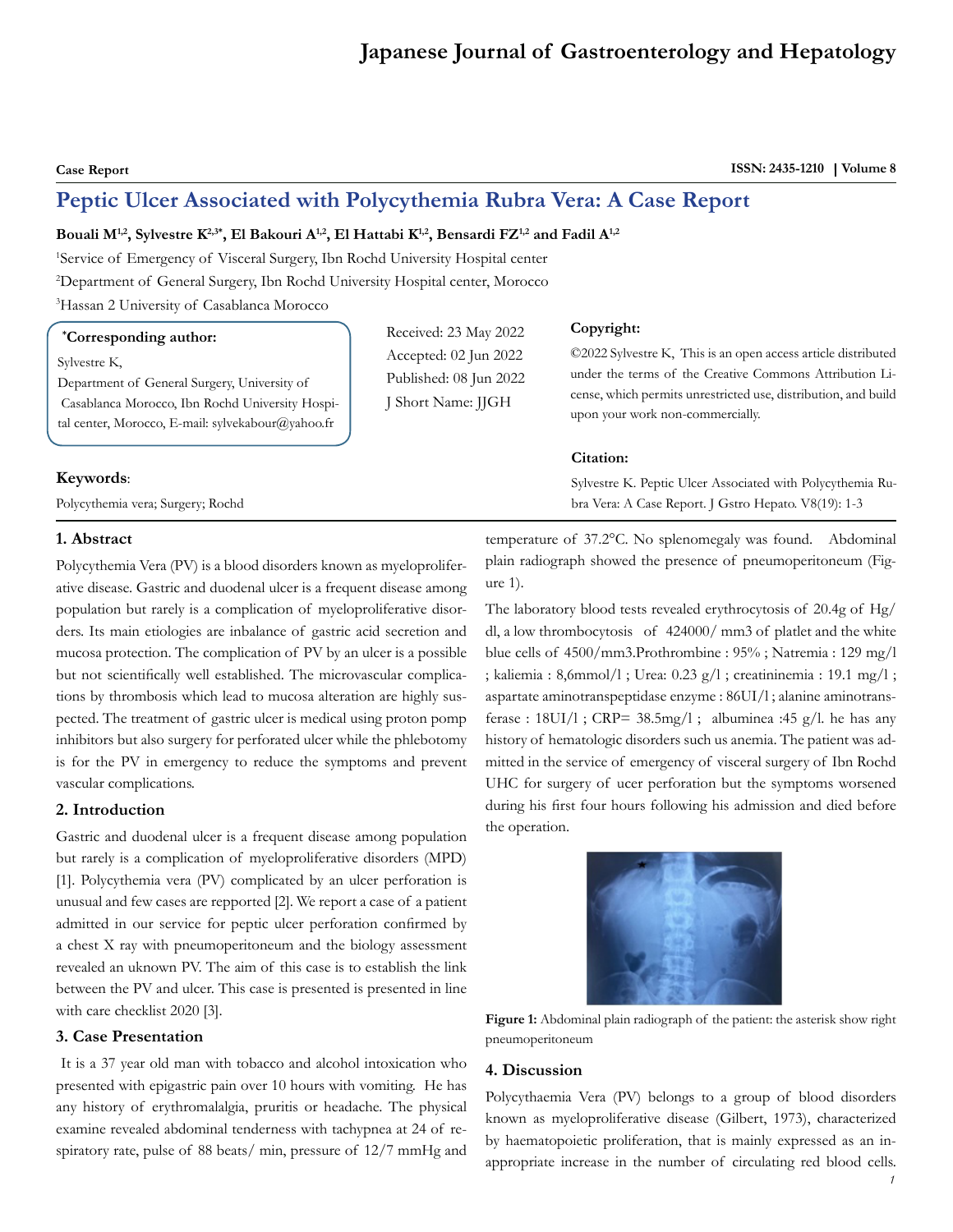The middle-aged and elderly population is frequently concerned of PV, with a slight male preponderance. PV is defined by an acquired increase in hemoglobin andhematocrit level above 16.5 gm/ dL/49% in men and 16 g/dL/48% in women, associated with JAK2 mutation and bone marrow morphology characteristics. The 2016 WHO classification system for hematopoietic tumors recognizes the almost constant association between PV and a JAK2 mutation, for JAK2V617F is detected in 50–70% of patients with either ET and PMF. The formal diagnostic requires three major signs (Hb/Hct or level above 16.5 g/dL/49% in men and 16 g/dL/48% in women or red cell mass >25% above mean normal predicted value; consistent bone marrow morphology; and presence of a JAK2V617F or exon 12 mutation) and one minor (subnormal serum erythropoietin (Epo) level) criteria; WHO-qualified diagnosis requires the presence of either all three major criteria or the first two major criteria plus the minor criterion [4]. The differential diagnosis are secondary PV due to hypoxemia in patients with chronic obstructive bronchopneumopathy, renal tumor with erythropoitin secretion idiopathic PV [5]. Clinical manifestations of PV include gastrointestinal disorders well known, represented by peptic ulcers found with a notably higher frequency than in the normal population ranging from 7% to 23% [6]. Gastroduodenal ulcer is the ultimate loss of mucosal integrity as the result of an inbalance between aggression and defense. No steroid anti-inflammatory drugs, epithrial and micrivascular injuries are the maim etiologies of ulcer. Obliteration of the microvascular blood supply may well contribute a component of focal ischemia responsible for the production of a crater. Ulcers, no matter what the cause, are often called peptic because they almost always develop in an acid-peptic microenvironment, specific for the gastroduodenum [7]. It is now well known that H. pylori infection is the main etiology of chronic gastritis and ulcer disease [8]. The most extensively studied of such strains are those expressing the cagA gene [9]. And several studies have shown that CagA was present in 80–100% of H. pylori isolates from patients with duodenal or gastric ulceration compared with 50–60% in patients from superficial gastritis alone [6] (Crabtree et al, 1991). Other vascular complications in patients with polycythemia vera are microvascular circulatory disturbances typical of thrombocythemia including erythromelalgia, peripheral ischemia, atypical cerebral ischemic attacks, and major arterial and venous thrombotic events [10]. Nomura et al. in their study evaluated the prevalence and severity of gastroduodenal lesions in a group of patients with PV compared with a group of age and sex-matched controls undergoing endoscopic examination for dyspeptic symptoms and found the interaction between H. Pylori infectious and PV [2]. The pathophysiology and mechanisms of peptic ulcers in PV are altered mucosal

blood flow due to increased plasma viscosity, and/ or increased histamine release, which was found to be related to high blood basophil counts which lead to mucosa ischemia and ulceration [11]. In their experimental kowaleski et al. study found an increased gastric secretion associated with gastric ulcer in rats induced polycythemia vera. There is a great relation and interaction between erythrocytosis and ulcer independing of its etiology [12]. Whether primary or secondary, the increase of blood Packed Cell Volume (PCV) is always associated with reduced splanchnic circulation and high risks of thrombosis which leads to mucosa ischemia and ulcer. The complication of perforation then warsens the state and the bresults is death for patient.

Torgano et al. in their study found a higher prevalence of gastroduodenal lesions in PV patients, with respect to age- and sexmatched controls. In fact, such prevalence was 74% in PV versus 19% in controls, with gastric or duodenal ulcers being observed in 29% and 7% respectively. The prevalence of H. pylori was also significantly higher in PV patients than in controls (83 versus 57%), suggesting that PV may predispose to H. pylori infection. Whether blood hyperviscosity or other factors play a role in facilitating H. pylori infection in PV patients remains to be determined. The underlying pathogenetic mechanism has not been thouroughly studied, and could possibly involve an impairment of blood mucosal flow, due to blood hyperviscosity. For both the two diseases, the diagnosis and treatment are known but their association still not well established till now. The medical treatment of gastric ulcer is proton pomp inhibitors and surgery for perforated ulcer. The treatment of PV is essentially phlebotomy to reduce symptoms. For our case, the patient presented with symptoms of ulcer perforation evolving 5 hours and the clinical worsened quickly after hospitalisation. The patient died despite of rescussitation methods after respiratory distress and hemodynamic instability. The blood count analysis found 60% of hematocrit and 20g/ml of Hg. Then, we concluded for a possible uknown and complicated PV with perforated gastroduodenal ulcer. The laboratory tests shaw a high suspicon of PV with the 60% of hematocrit and 20 mg/ml of Hg. Although However, we do not perform autopsie or genetic test for JAK2 mutation to confirm a myeloproliferative syndrome, we choose to share this case for learning purpose and to allert health practitionners for an actually fatal ulcer complication in patients with PV which need a high surveillance.

#### **5. Conclusion**

Although gastric ulcer is a benign pathology, it can be a life threatening when it is associated with other pathologies. The gastroduodenal disorders complications of PV especially gastric ulcer are severe, can appear after diagnosis or reveal the disease.